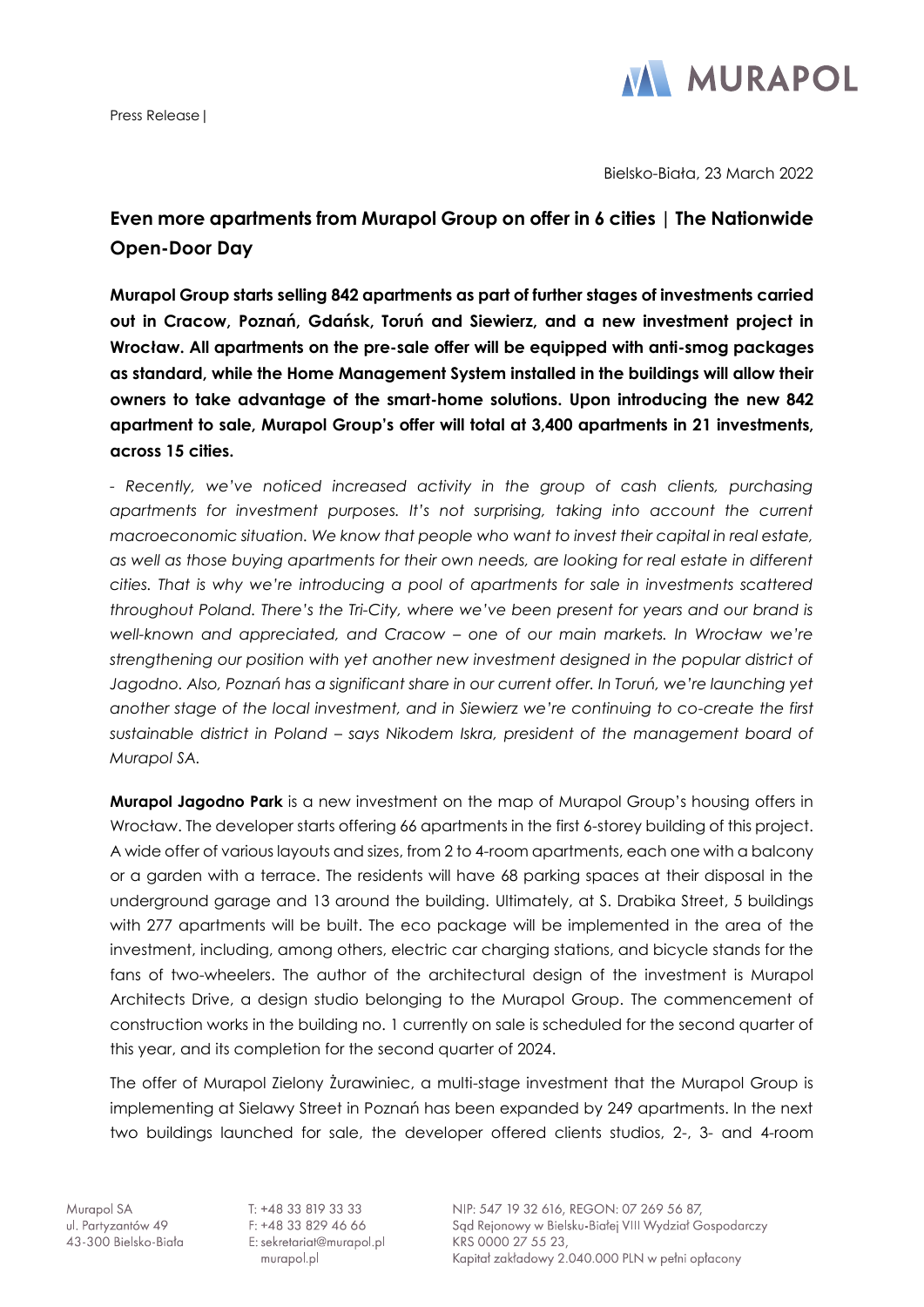

apartments, each with additional space, i.e. a garden with a terrace on the ground floor or a balcony on the upper floors. Ultimately, Murapol Zielony Żurawiniec will comprise 7 buildings with over 600 apartments.

The offer of **Murapol Parki Krakowa**, an investment carried out at A. Vetulani Street in Cracow, was expanded by 157 more premises, studios, 2-, 3- and 4-room apartments, each with additional space. Nearly 2.2 thousand tenants have already moved in the four existing buildings.

6 buildings with 160 apartments went to the pre-premiere offer in Siewierz. In this first sustainable district in Poland, Murapol Group is implementing the **Murapol Siewierz Jeziorna** project. The developer also offers the last apartments from the previous stage ready for collection.

**Murapol Osiedle Zdrovo** is a Gdańsk project of the Murapol Group implemented in the Łostowice district, at Niepołomicka Street. The developer is introducing the last two buildings of this project to its offer, with 110 apartments at its customers' disposal. Diversified layouts and sizes are not the only advantages of this offer. The attractiveness of the investment is also emphasized by numerous beautifully-designed rain gardens, which will encourage the recreation of the estate's residents, and an electric car charging station for eco-mobility fans.

The offer of Murapol Osiedle Smart investment in Toruń is being extended by 100 apartments. These are the next two buildings of the estate with the innovative Home Management System technology. The clients have at their disposal studios, 2-, 3- and 4-room apartments, each with a balcony or a garden with a terrace.

The apartments introduced for sale are a part of the pre-premiere offer of Murapol Group. To learn the details of the offer, please fill out the contact form published at our dedicated website: [https://landing.murapol.pl/nowa-oferta-marzec22.](https://landing.murapol.pl/nowa-oferta-marzec22)

Moreover, on March 26, the Murapol Group invites you to the Nationwide Open-Door Day in all its sales offices. During meetings with our advisers, the customers will be able to obtain additional information about both the pre-premiere offer of 842 apartments and the ongoing promotion of 'Mieszkaniowe HITY Cenowe' special offer, under which the developer offers a pool of 440 apartments with bonus packages in 15 cities. Choosing a place from the promotional pool, you can save up to PLN 102 thousand. The promotion is available until the end of March.

**Murapol Group** is one of the most experienced and largest housing developers in Poland in terms of the number of apartments sold and apartments handed over to clients. Since the commencement of its operation 2001, Murapol Group has completed 71 multi-stage real estate investments, in which 340 buildings with over 21,4 thousand apartments were constructed, inhabited by about 64 thousand people.

\_\_\_\_\_\_\_\_\_\_\_\_\_\_\_\_\_\_\_\_\_\_\_\_\_\_\_\_\_\_\_\_\_\_\_\_\_\_\_\_\_\_\_\_\_\_\_\_\_\_\_\_\_\_\_\_

The Group's distinguishing feature is the map of investments - most diversified among developers. At the end of March 2022, Murapol Capital Group was present in 16 cities, both in the largest residential markets in Poland, including Warsaw, Cracow, Wrocław, the Tri-City and the Silesian agglomeration, as well as in smaller cities such as Bydgoszcz and Toruń.